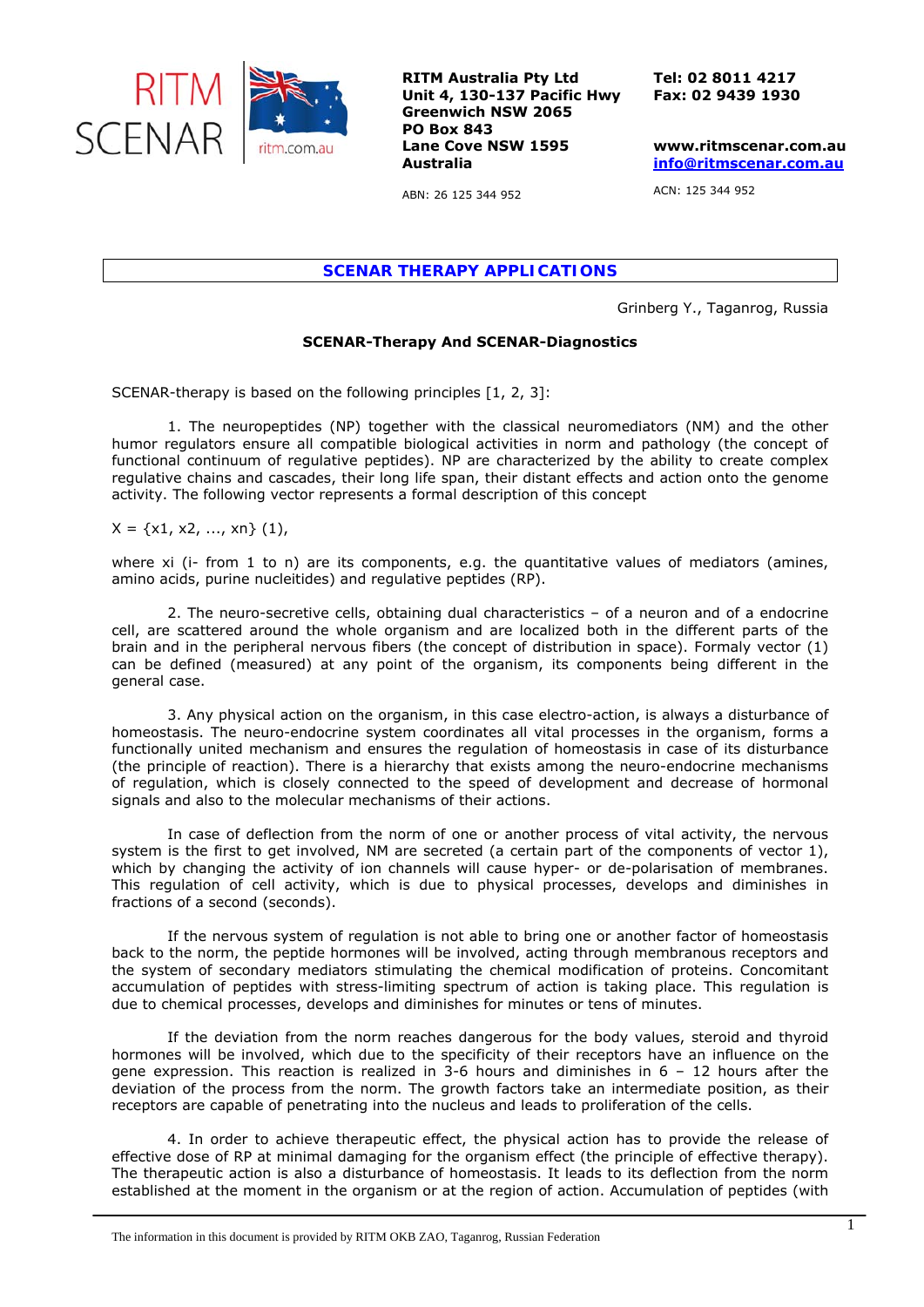stress-limiting spectrum of action including and part of the components хi of vector 1) is taking place, and they are practically aiming to cope with the disturbance induced by the therapeutic process. Their excess, if I may say so, is used by the organism in the struggle with pathology.

5. The organism is capable to react adequately (in its own benefit) to the disturbance of homeostasis, at least to these changes, which are induced by the therapeutic (not big) doses of the physical action (the principle of self-regulation). This is the most important principle of vital activity – the organism is aiming to achieve a beneficial adaptive result.

The principle of self-regulation is closely connected with the principle of reaction, it only gives accent on the achievement of a beneficial adaptive result from the reaction. The principles described above make it possible to explain the therapeutic results, to make a comparison of the therapeutic methods (not only of electrotherapy) and alongside with model (1) to introduce a number of terms.

We will define Хn with components Хin as the vector corresponding to the condition of organism in norm and Хp with components Хip as the vector corresponding to the condition of organism in pathology. This idea is confirmed by the change in Хi (in correspondence with the principle of reaction) in the neuro-humour regulation of cardio-vascular, respiratory system, reproductive function, gastro-intestinal tract, inflammatory and tumour processes as well as during shock.

The transformation of  $Xn$  into  $Xp -$  these are the compensatory reactions of the organism to the biological, anatomical and functional disturbances in accordance with the principle of selfregulation, the "wish" of the organism to preserve homeostasis under the concrete conditions of pathology. This to a considerable extent resembles the dominating nowadays molecular concept of pathology: a predominant number of pathological processes start with a certain damage of cell membranous structure and as a consequence a change in the components of vector Х follows.

Simultaneously, processes directed from Xp to Xn are taking place in the organism. But it is possible that the organism will not go back to Хn, but it will put up with" a certain conditional norm Хnc (e.g. a condition of chronic pathology). And as Хn depends on time, it is always better to accept it as a certain conditional norm.

When the regulatory reactions are not adequate, which leads to unfavourable course of disease, quite often long lasting, therapy has to be provided. Within the frames of the accepted formalization, therapy is a special external action on vector Xp (opposite to the compensatory reactions, which take place even without this action) leading it to Хn (Хnc). Specific therapy is a deliberate (direct or indirect) action on a certain part of components  $x^k$ ... $x^l$  (where m=(l-k) << n). Nonspecific therapy is the activation of those components, due to which normalization of vector Х occurs independently from the causes for its alteration.

The above principles and model (1) aim to explain the questions about therapy.

The interaction electrode / skin plays a substantial role for studying the processes, concerning biofeedback, expertise, diagnostics, as well as for the exploration of the processes of interaction of the current with organism and the evaluation of the influence of the place of applying the electrodes [4].

In direct contact of the metal (or an equivalent) electrode of the device with the skin, the metal come in contact with a complex water solution, containing a number of electrolytes – inorganic as well as organic. The arising potential difference (a double electric layer) along the border metal/ solution is called an electrode potential. Its equivalent electrical scheme –the parallel connection of capacity and resistance. The formation of the double electric layer is accomplished for a certain interval of time. [5] Later on, electrochemical reactions between the metal and the solution arise, which are connected with the local metabolism. A change in the electrode potential and capacity of the double layer takes place.

The resistance to constant current on the metal-skin boundary is very high, while that to the alternate current is considerably lower and is determined by the frequency of the latter. But even for the alternate current the resistance of the subcutaneous liquor of the organism is considerably lower especially when using electrodes with comparatively small surface. From the above it follows that:

-for electrotherapy what is important is not the way of current passage through the organism but the concrete places for applying the electrodes;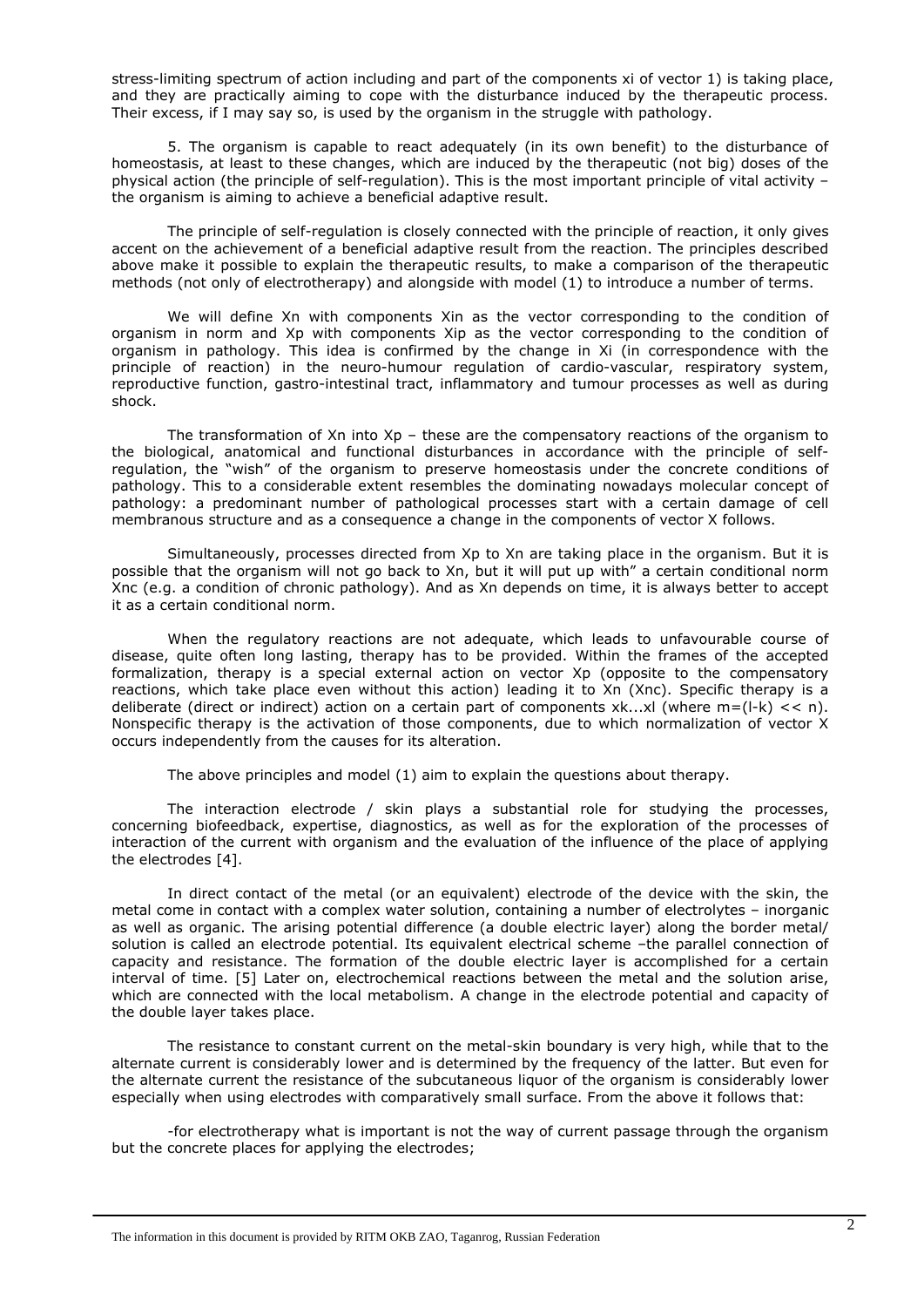-respectively, the difference between compact and scattered application of the electrodes is not of principle importance;

-the basic processes in electrotherapy are taking place in the interaction with the peripheral nervous structures (see Table).

In the light of the above, we will dwell in greater detail upon the perspectives of SCENAR diagnostics.

As it was mentioned earlier, the initial formation of the double electrical layer is accomplished for a certain interval of time. This determines the first (fast) phase of management of parameters of the device acting signal.

Electrochemical reactions between metal and the solution, connected with local metabolism, take place later on. A slow change in the electrode potential and the capacity of the double layer occurs. This, together with the reaction to the acting signal, determines the subsequent dynamics of the signal. It is the characteristics of this dynamics, along with the skin reactions to the action – asymmetries, small asymmetries, secondary signs [6,7], which are used for SCENAR expertise. These very characteristics are also the basis of development of SCENAR diagnostic procedures.

| <b>LAYERS</b><br><b>OF</b><br><b>IRRITATION</b> | <b>RECEPTORS</b>                                                                                                               | <b>FIBRES</b> |
|-------------------------------------------------|--------------------------------------------------------------------------------------------------------------------------------|---------------|
| Epydermal                                       | Tactile electroreceptors                                                                                                       | Ab            |
| Dermal                                          | Tactile, pain and temperature exteroreceptors,<br>endings of the vegetative perivascular nerve $\Delta b$ , Ad, B, C<br>fibres |               |
| Subdermal (myofascial)<br>incl.)                | Proprioreceptors, endings of the vegetative<br>perivascular nerve fibres                                                       | Aa, Ag, B, C  |
| Periostal                                       | Pain, tactile and temperature exteroreceptors,<br>endings of the vegetative perivascular nerve $\Delta b$ , AD, B, C<br>fibres |               |

## **LAYERS OF IRRITATION RECEPTORS FIBRES**

 At the same time the problem of choosing of the zones (points) of influence of signal parameters, materiel, size and configuration of the electrodes still remains to be solved as well as the necessary statistical studies to be conducted. Mind that in using metal electrodes the omic resistance electrode-skin is very high (tens of KiloOm), while the resistance to alternate current is substantially lower. Nevertheless, especially in using point electrode, this resistance is much higher than the one measured in the liquid medium of the organism. That is why the basic voltage drop occurs on a limited (in depth) area of the skin. Respectively, when studying the mechanisms of diagnostics, it is necessary to pay special attention to the processes taking place in the superficial layer and the corresponding nerve endings (see table).